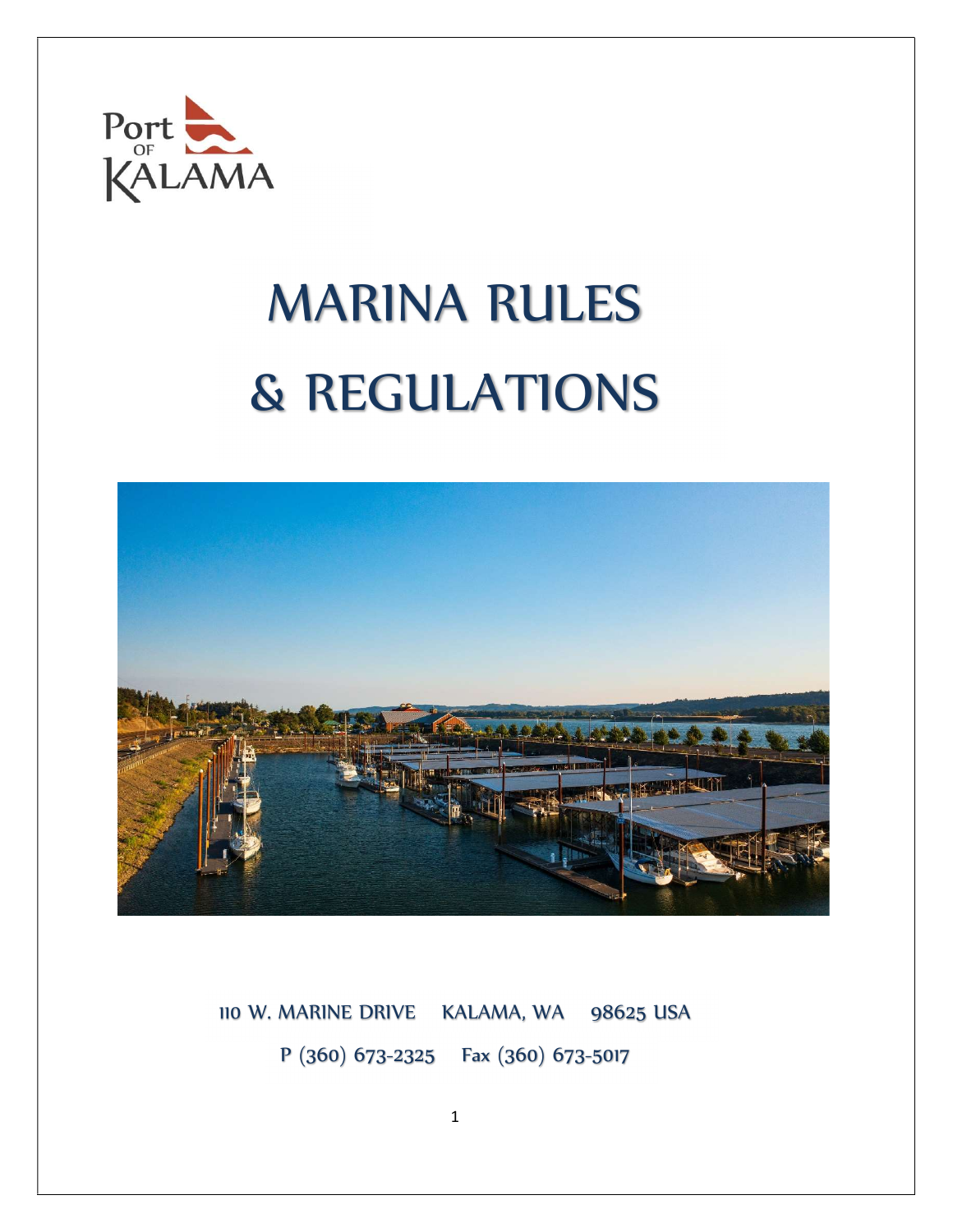# MARINA PURPOSE STATEMENT

The Port of Kalama Marina is here to help enhance public recreational opportunities by providing long term

and temporary moorage options for active boat owners in a safe, family friendly environment.

# DEFINITIONS

- PORT AREA as used in these regulations shall mean "those areas within the marina including water, land, air space above, and all structures."
- PORT shall mean "Port of Kalama."
- PATRON shall mean the boat owner under moorage agreement.
- HARBORMASTER shall mean "the Marina Manager of the Port of Kalama and agents."
- COMMISSION shall mean "The Port of Kalama Board of Commissioners.

# MARINA OFFICE

- 1. The marina office is located in the Administration building at 110 West Marine Drive, Kalama, WA 98625. Office hours are Monday thru Friday, 8:00 a.m. to 5:00 p.m. The office is closed weekends and holidays.
	- a. For emergency incident reporting please call the office phone number 360-673-2325; our answering service is available 24 hours a day to provide assistance.
	- b. For medical emergencies, criminal activity or a fire please dial 911.
- 2. All moorage transactions and documentation, including payment of charges will be done at the marina office in accordance with the current Marina Rules and Regulations. Payments can be made in person during office hours, by mail, credit card, online or over the phone.
- 3. All boats or vehicles using facilities or space within the Port area will be subject to all the charges, rules, regulations, and conditions as prescribed designated by the Port.

## MOORAGE AGREEMENT

- 1. Anyone visiting or using the marina area, or its facilities does so at their own risk. The Port does not assume any responsibility for loss or damage to property or persons within the Port area.
- 2. Boat owners desiring berthing space for periods of one month or more must enter into a moorage agreement with the Port if moorage space is available.
- 3. All boats, vehicles, property, gear, or equipment will be parked, stored, moored, or maneuvered in the Port area in a safe and orderly manner.
- 4. No unauthorized persons are permitted in areas specifically posted as being reserved for use by special categories of persons or as work areas.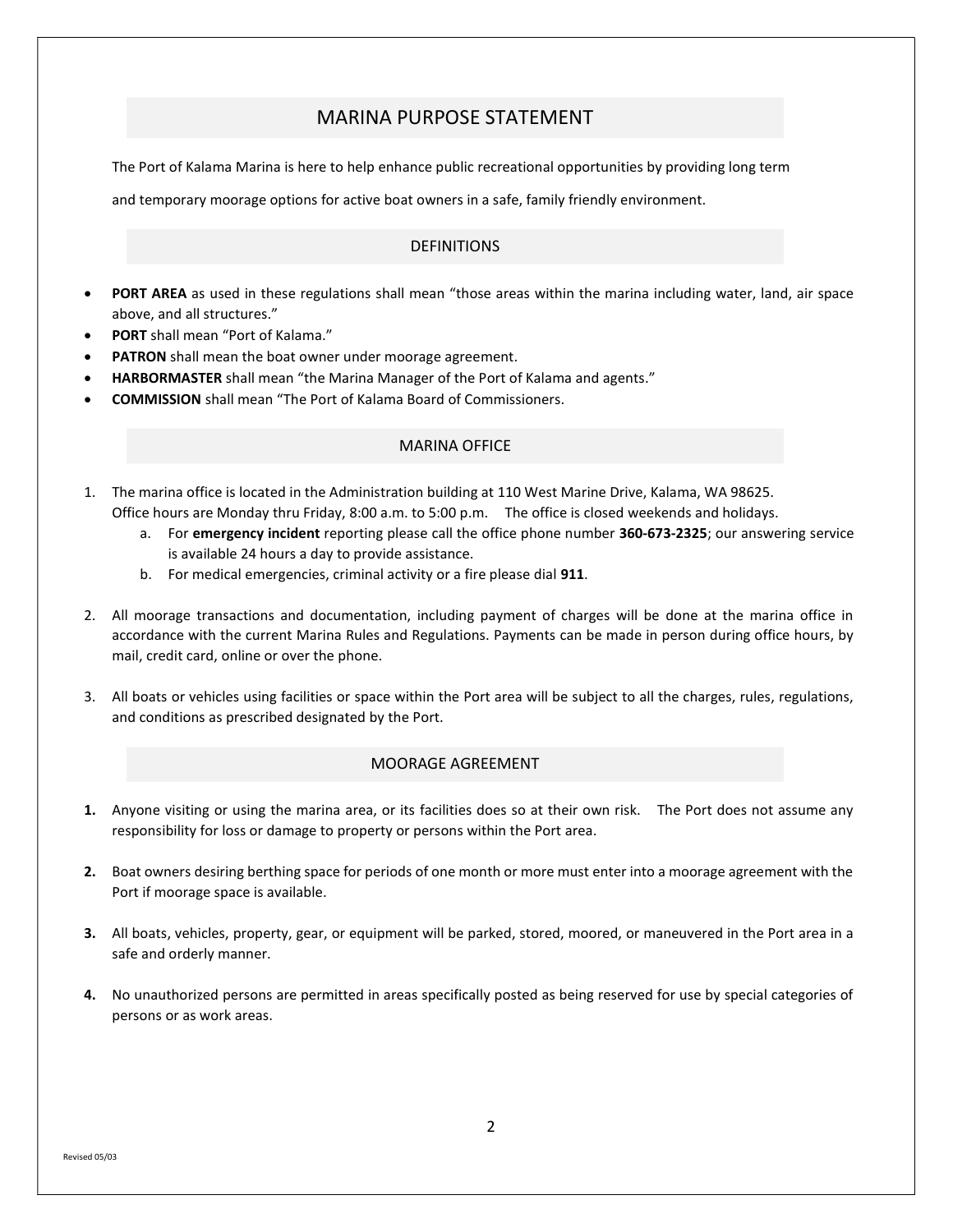- 5. No commercial use of facilities in the Port area will be allowed without prior written permission of the Harbormaster. The requirements and conditions for such permission shall be as described in separate instructions as issued from time to time by the Commission.
- 6. The Port reserves the right to inspect any of the moorage premises at any time. Failure to inspect shall not be deemed to create any responsibility upon the Port. The Port reserves the right to deny service to anyone for any reason.
- 7. The violation of any regulation governing Port moorages or lands shall revoke the privilege of use of such facilities, and the offender shall thereupon become a trespasser and subject to prosecution accordingly.
- 8. In the event a patron does not pay the fees and/or other charges which are accrued in favor of the Port, or patron otherwise violates the provisions, the Port may, without any advance notice, take possession of the owners' boat, its tackle, apparel, fixtures, equipment, and/or furnishings and retain such possession at the marina or elsewhere until all charges then owing, and all charges which shall thereafter accrue, are fully paid and any and all other violations of the moorage agreement have been cured. In addition, or as an alternative, the Port may, on five days written notice delivered to patron's address (unless the violations recited in the notice have been cured within that time), terminate the patron's right to further berthage, but without prejudice to the Port's right to collect fees until such time as the vessel is removed from the marina. The remedies thus provided herein are in addition to, and not in lieu of, any other rights which the Port may have by virtue of federal, state, and local statutes, ordinances, and law. In any action or proceeding for the collection of any sums which may be payable hereunder patron agrees to pay to the Port, in addition to the balance due, a reasonable sum for the Port's expenses and attorney's fees.
- 9. The Port does not accept patron's boat for storage and shall not be liable or responsible in any manner for its safekeeping and condition of its tackle, apparel, fixtures, equipment and/or furnishings. The Port will not be liable or responsible for any personal injuries suffered by patron or his agents or invitees arising from any cause upon the boat, marina premises, or premises adjacent thereto. Marina premises adjacent to the moorage must be inspected by patron and accepted by patron in its present condition. Lessee shall keep such premises neat, clean, orderly, and free from all flammable substances.
- 10. Patrons terminating moorage must give the Port 30 days advanced notice of cancellation. Moorage will be charged until the effective date of cancellation. Patrons will be responsible for payment of the full calendar month following the 30-day notice, no prorating will be allowed.
- 11. Signatures of patrons on moorage agreements shall constitute applicant's admission of their familiarity with these rules and regulations and agreement to comply with same, but moorage patrons and occupants on marina property shall be bound by said rules and regulations whether they have signed such moorage agreement.
- 12. Nothing in this agreement shall be deemed to create a relationship between Port and patron. In particular, this agreement shall not create a landlord/tenant relationship between the Port and patron.
- 13. Patron is required to keep up to date licensing on all vessels moored at the Port of Kalama or be subject to cancellation of Moorage Agreement. A copy must be submitted to the Harbormaster annually.
- 14. All patrons other than transient vessels are required to provide proof of \$300,000 in liability insurance, per RCW 53.08.480. Full time patrons must maintain a copy of their current liability insurance policy on file with the Port, updated annually or on the policy expiration date.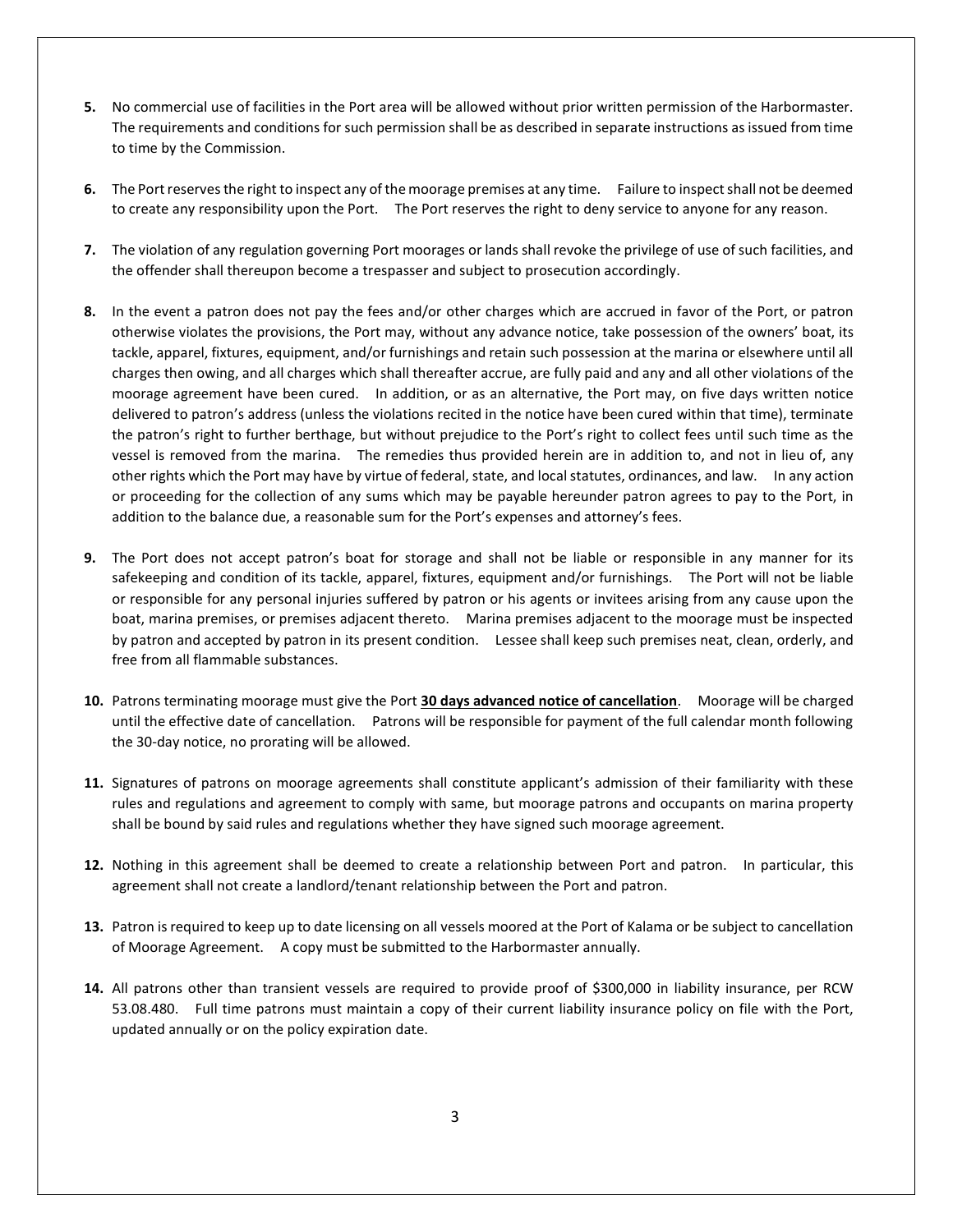- 15. All full-time patrons may be required to submit to an annual readiness inspection by the Harbormaster to demonstrate the boat is in cruising condition and the bilge system functions.
	- a. Patrons may provide documents of a US Coast Guard or local Law Enforcement safety inspection, in-lieu of the Harbormaster inspection, for up to three consecutive years.
	- b. Any vessel that does not pass the readiness inspection will have 60 days to address issues before retesting.
	- c. A second failure to pass the readiness inspection, or any failure to submit for inspection, will result in the immediate termination of the moorage agreement.

# MOORAGE FEES

- 1. Patrons entering into a moorage agreement shall pay in advance the first month's rental fee at the rates established by the Port. Payments are due in full by the 10<sup>th</sup> of each month. A late payment fee of \$15.00 will be charged for any payment made more than 30 days late. Transient boaters will pay daily according to rates established by the Port.
- 2. Any patron who becomes 90 days or more behind in moorage fees may be subject to cancelation of the moorage agreement, at the Port's sole discretion.

# LEASEHOLD TAXES

State law requires payment of a 12.84% leasehold tax for moorages of 30 days or longer. Leasehold taxes are included in monthly moorage rates.

#### UTILITY CHARGES

- 1. There is no charge for water usage. Electricity prices are included in the moorage fees.
- 2. The Port is only responsible for electrical supply and parts up to the shore power outlets. It is recommended boats be wired to the American Boat and Yacht Council (ABYC) standards.
- 3. Boats in the marina must be able to remain afloat without being connected to shore power for any length of time.
- 4. Sewage pump out is located at the end of the main access ramp between docks C and D at no cost. This facility is maintained by Columbia Marine Services, (360) 425-0718.
- 5. A dumpster is provided at the top of the North marina entrance. Please do not dispose of fish or any other aquatic remnants in the dumpster.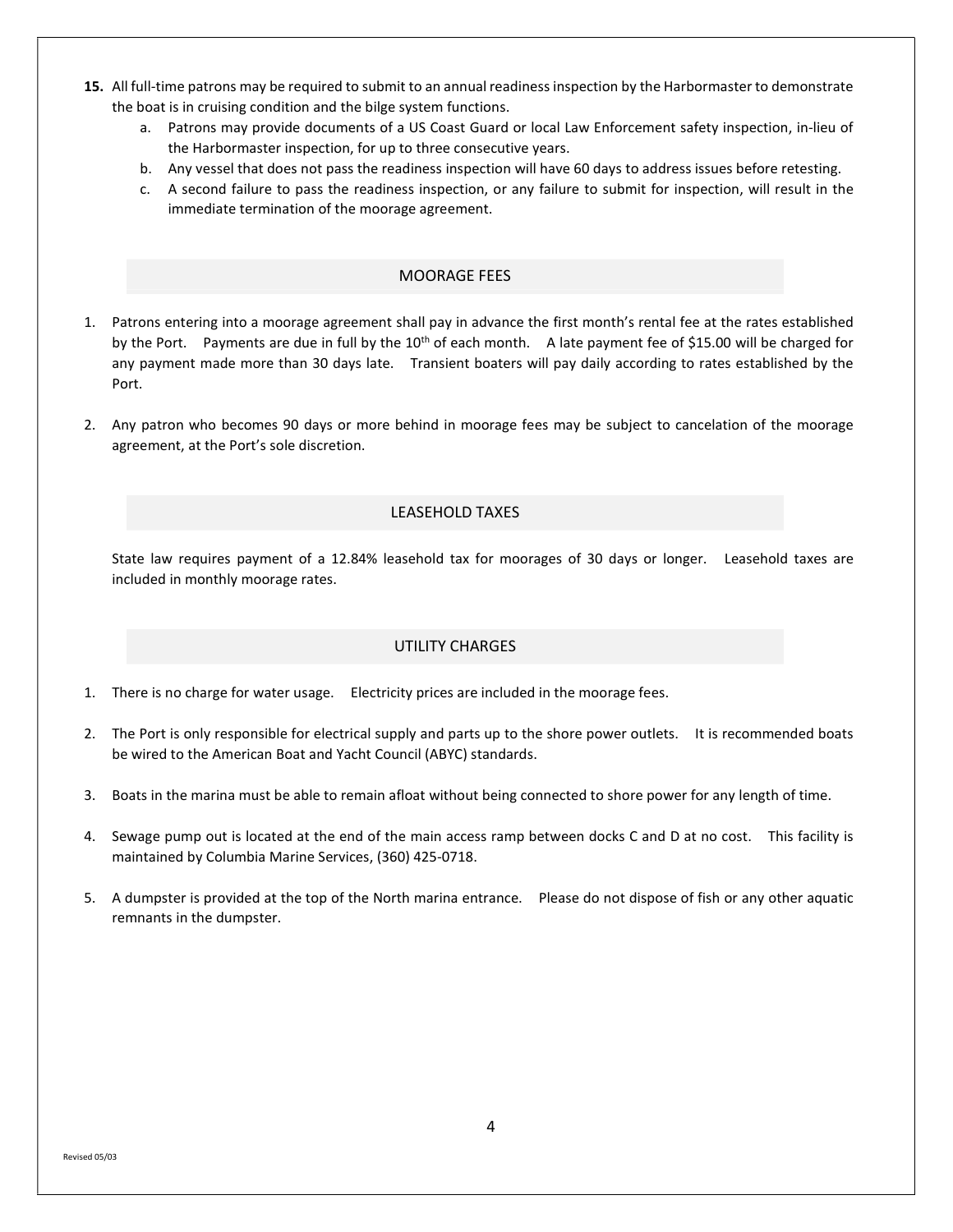# HOUSEKEEPING

- 1. Patron is responsible for the appearance and cleanliness of the assigned berth and area around it.
- 2. All boat owners, operators, crew, or guests using the Port area or its facilities for moorage or otherwise shall keep their boat, gear locker, and the pier or finger in the vicinity of their boat neat, clean, orderly, and free of vegetation. Those utilizing marina property shall obey all Port, municipal, county, state, and federal regulations and laws, and generally accepted safety standards and requirements to ensure that their actions or boat do not become a hazard to themselves or other boats or persons in the marina area.
- 3. No garbage, trash, oil, fuel, debris, or other material, liquid or solid, shall be deposited in the water or on land areas of the Port facilities, or on any floats or piers, except into containers specified for that purpose. Waste oils must be poured into
- 4. special containers for that specific use and disposed of by owner. Do not leave oil in/at the dumpster. A waste oil depository is located at the City of Kalama's recycling center, 6300 Old Pacific Highway South (city shop).
- 5. No fixed or permanent fenders shall be attached to any float without the consent, expressly given in writing, of the Harbormaster. No Items including shelving, hooks, satellite dishes, etc., are to be attached to any of the marina structures. Tying boat lines to support structures is prohibited, please use the cleats provided.
- 6. Discharge of sewage from toilet facilities on boats into the water while in the marina area is prohibited.
- 7. Rowboats, skiffs, dinghies, rafts, nets, and other items of equipment shall not be stored on docks or walkways. Dock boxes may be permitted with prior approval of Harbormaster. Any of the above items or other equipment or gear left without proper storage arrangements will be in violation of the rules and regulations and subject to being abated as a nuisance.
- 8. Clear access to all marina docks and walkways must be maintained at all times.
- 9. Cleaning of fish in the marina or launch ramp is strictly prohibited. Anyone caught cleaning fish in the marina will have their moorage agreement canceled immediately.

# NOISE/LEWD BEHAVIOR

Loud, boisterous, or lewd conduct is not permitted in the marina complex and other Port areas.

# RESTROOMS

Public restrooms are available 24 hours a day at the office building next to the marina main gate.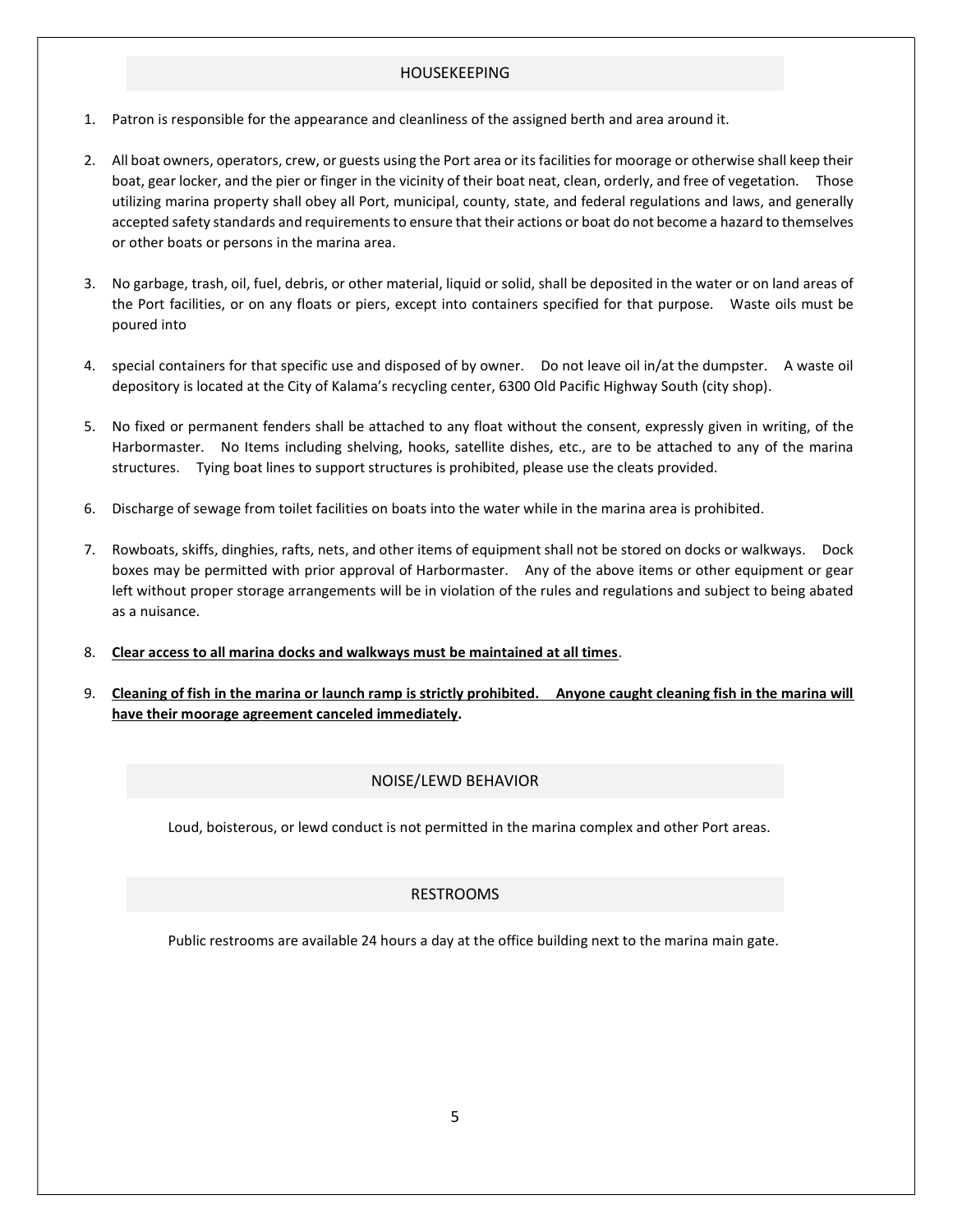### SUB-LEASING or RE-ASSIGNMENT OF BERTHS

- 1. The patron shall not assign or transfer any interest in their moorage or any interest in the berth assigned. Patron shall not use that berth for any commercial purpose without the prior written permission of the Harbormaster. Use of the berth is personal to the lessee.
- 2. A person purchasing the boat from the owner will not thereby acquire right or rights to use the berth assigned in any moorage agreement without the prior approval of the Harbormaster.
- 3. Marina slips are the exclusive property of the Port and may not be purchased, sold, leased, or sub leased.
- 4. Transferring a slip is possible when a boat is sold, but the Harbormaster must approve the transfer in advance and meet with both parties prior to the moorage agreement being signed.
- 5. On Request, berths vacant while patrons are away may be rented by the Port, at the Port's discretion, but cannot interfere with tenant's use, such agreements may not exceed three consecutive months.
- 6. The patron may request to move or change slips, which will be added to the movement waiting list based on the date of the request. There will be a \$25.00 fee charged at the time of the move. The Port may choose to move or reassign a boat to a different slip at its sole discretion, with no cost to the patron.
- 7. The patron shall not use their slip or vessel for the purposes of a vacation rental or sublease, including listing it for lease on websites such as, Craigslist, Air B-n-B, or Trip Advisor.

PETS

- 1. Pets must be kept on a leash in hand and in the owner's control in all areas of the Port.
- 2. Pet owners shall be responsible for the immediate cleanup of any mess made by their pet. Noise, barking, or other disturbances by pets which annoy others will not be tolerated.

#### LIVE ABOARDS

The Port does not allow live aboards in excess of 14 days. Anyone living aboard without written authorization will be subject to immediate cancellation of their moorage agreement.

# **SECURITY**

- Patron, immediate family and guests only shall enter any part of the secured marina premises, except the boat launch area. A key card will be issued only to a person whose name appears on the marina agreement. Key cards are the exclusive property of the Port.
	- a. Key cards will not be given out to anyone unless they are listed on the moorage agreement and show ID.
	- b. A third key card can be requested for each slip at no additional cost. The maximum number of key cards for each slip to have activated will be three cards total.
	- c. A \$25 fee will be charged for each replacement card.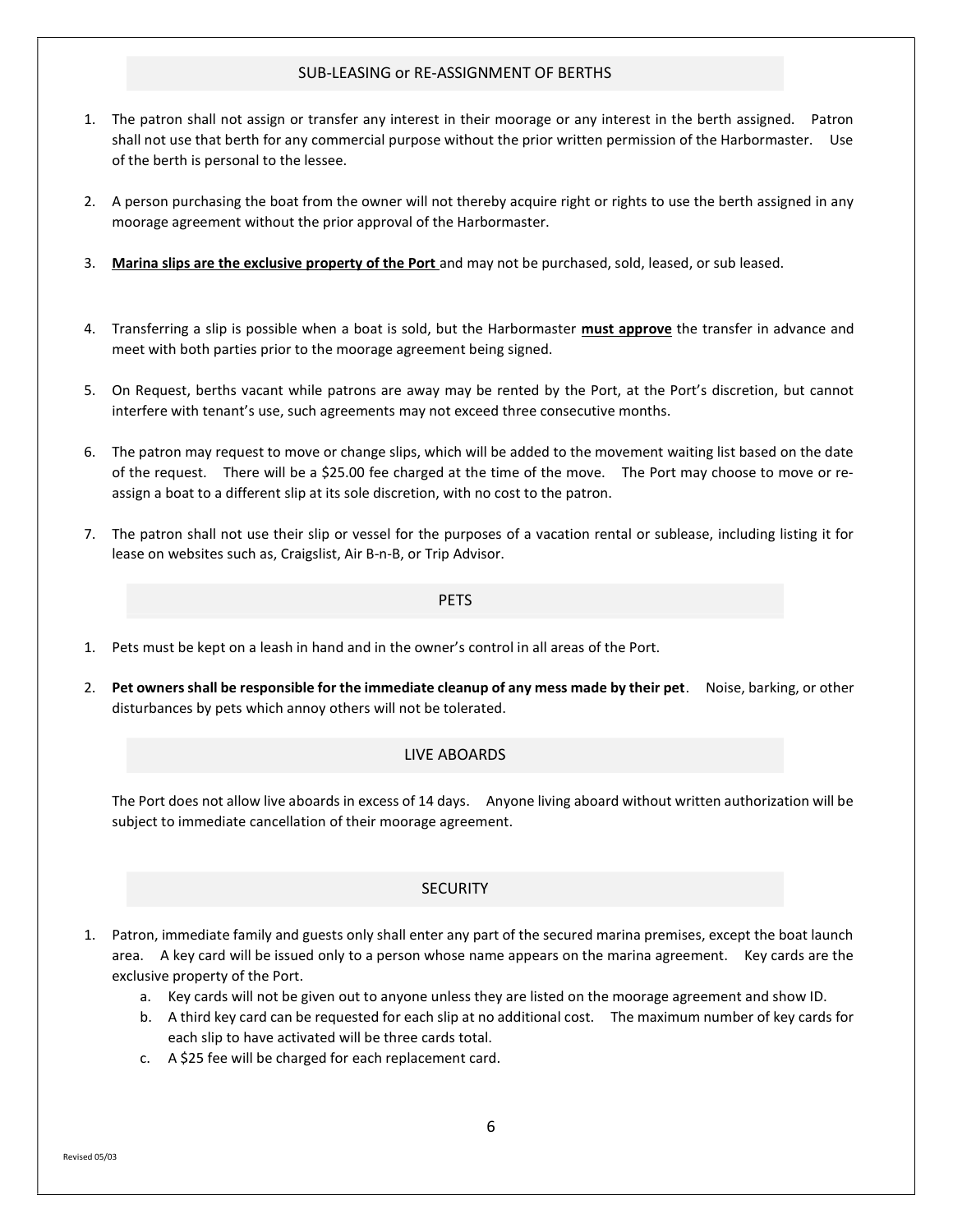- 2. Patrons and guests are requested to make every effort to close the marina entrance/exit gates and restroom doors. DO NOT PROP OPEN MARINA ENTRANCE GATES, VIOLATORS WILL HAVE THEIR MOORAGE AGREEMENTS TERMINATED IMMEDIATELY.
- 3. Any observation of illegal entry, suspicious boats within the marina, or suspicious actions should be reported immediately to the Harbormaster or the Port's security service, (360) 673-2325 and the Kalama Police Department (360) 673-2165.
- 4. Notification should be given to the Harbormaster of any agents employed to work on or sell an owner's boat for entry to and security of the marina. Agents and workers are required to check in at the Port office prior to proceeding to the marina. Patrons will be held responsible for all actions of their agents while visiting the marina.
- 5. Boats may be moved by the Harbormaster for the protection of life or property and for maintenance purposes with or without advance notice or consent of owner.
- 6. The Port and Harbormaster will not broker or facilitate the exchange of information between patrons or non-patrons about boats or slips.

## SAFETY

- 1. All boats, vehicles, property, gear, or equipment will be parked, stored, moored, or maneuvered in the Port area in a safe and orderly manner.
- 2. Firefighting equipment is to be used only for the purpose of fighting fires. The use of barbeques, outdoor grills, or any open flame is strictly prohibited within the marina.
- 3. Life rings and emergency ladders are to be used only in an emergency.
- 4. Boats which, in the opinion of the Harbormaster, do not meet normal safety standards or are hazardous to Port property or other boats or facilities will be denied permission to remain on marina property.
- 5. All vessels within the marina must be, "Ready for immediate cruising at all times, in case of fire or other emergency." An annual readiness/safety inspection will be required.
- 6. Children are not permitted in the marina, unless accompanied by a parent or other responsible adult.
- 7. The movement of boats within the moorage area (between piers) shall be for the purpose of mooring, entering, or leaving a slip only. Speed limit within the marina is 4 MPH, or wakeless speed, whichever is slower. US Inland Navigation Rules (Rules of the Road) will apply.
- 8. Boats, when unattended, must be securely moored with adequate lines to cleats. No lines or bows shall cross walkways and lines must not be tied to roof supports.
- 9. A 2 ft. maximum overhang outside of the slips is allowed, please keep bows and anchors out of the walkway.
- 10. Unattended boats will not remain moored at fuel dock, the pump out station, or launch ramp.
- 11. Radar testing and/or operation is strictly prohibited within the marina premises.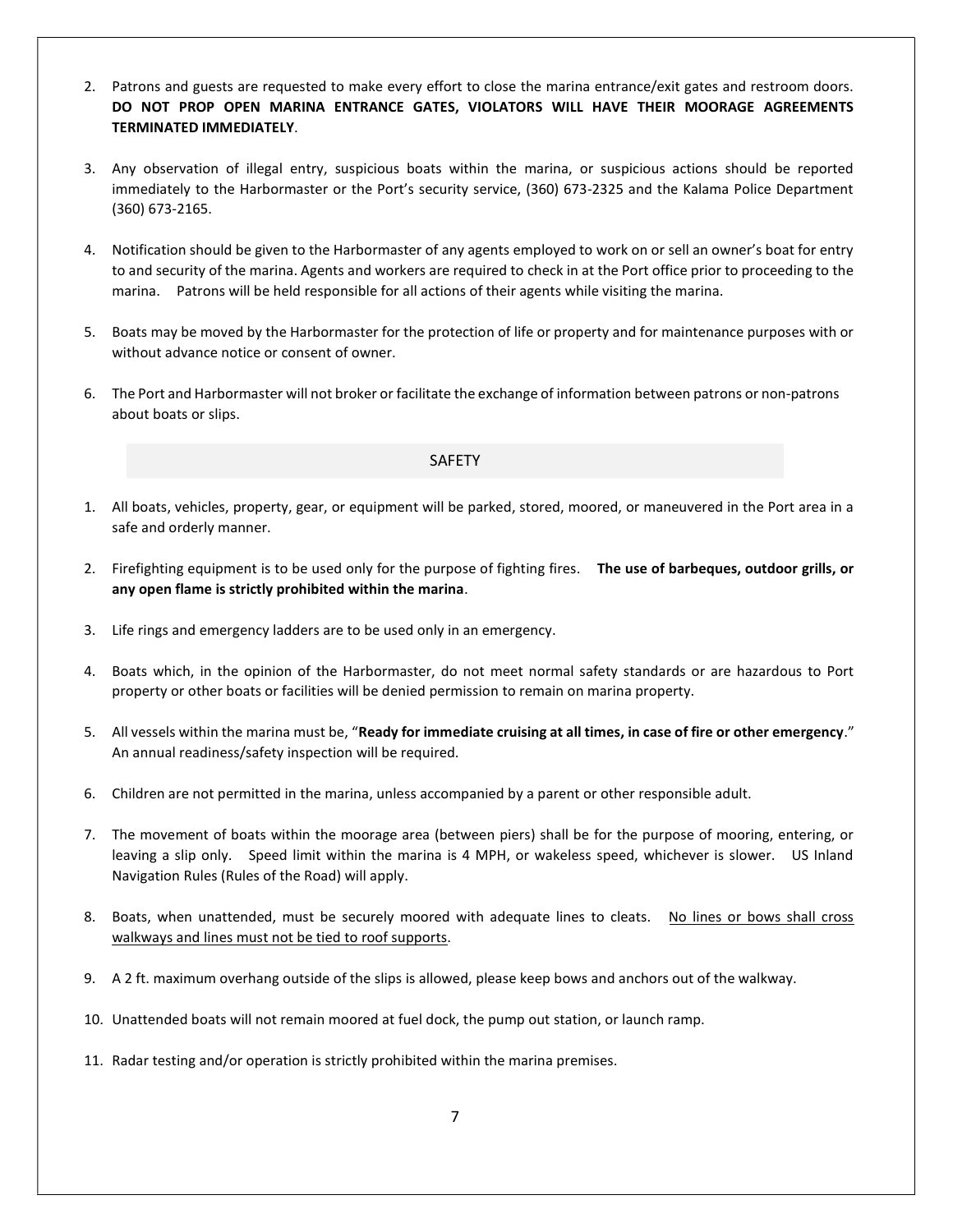# FUEL FACILITY / LAUNCH RAMP

- 1. The Port has provided a self-serve card lock fuel system located at the launch ramp.
- 2. Both unleaded (Ethanol free-87 octane) and diesel fuels are available. Fuel business terms are credit or debit transactions only. Fuel is provided by Wilcox & Flegel.
- 3. The fueling of a boat while in a slip from a gas can is prohibited.
- 4. The launching of boats is free of charge; however, a donation box is located at the top of the ramp to offset the cost of maintenance.

# ENVIRONMENTAL CONCERNS and OIL SPILLS

- 1. All oil, gasoline or hazardous material spills within the Port area must be reported *immediately* to the following: Cowlitz County 911 dispatch and the Harbormaster.
- 2. Cleanup of oil spills, including any costs incurred plus any fines levied by the US Coast Guard or other governmental agencies, will be the sole responsibility of person(s) causing the spill. There is a spill kit and emergency fuel shut off located outside of the fuel shed.
- 3. Cleaning solvents, propane tanks, gas cans, used oil or any other hazardous material(s) must be stored on board or in a secured locker. It is not permitted on the marina walkways.
- 4. Exterior hull work above the water line is prohibited. No scraping or painting of boats is allowed either in the marina or on marina premises. Please use water only when washing the exterior of the boat to ensure clean boating and the protection of our marine environment.
- 5. Disposal of fish or any animal remnants in the marina is strictly prohibited.

# TRANSIENT BOATERS

- 1. Visiting boaters may use the guest dock at the south and east banks of the marina on a first come, first served basis according to rates established by the Port, payable daily. NO reservations are accepted, electricity and water are available at the south guest dock. East guest dock provides electricity only.
	- a. Maximum length of stay at the guest dock is 10 consecutive days. Any time spent at the transient dock must be followed by an equal or greater time away from the transient dock before returning for the next visit. Example: any 10-day stay must be followed by 10 or more days away from the dock before returning.
	- b. Rafting (double parking) is not permitted within the marina area.